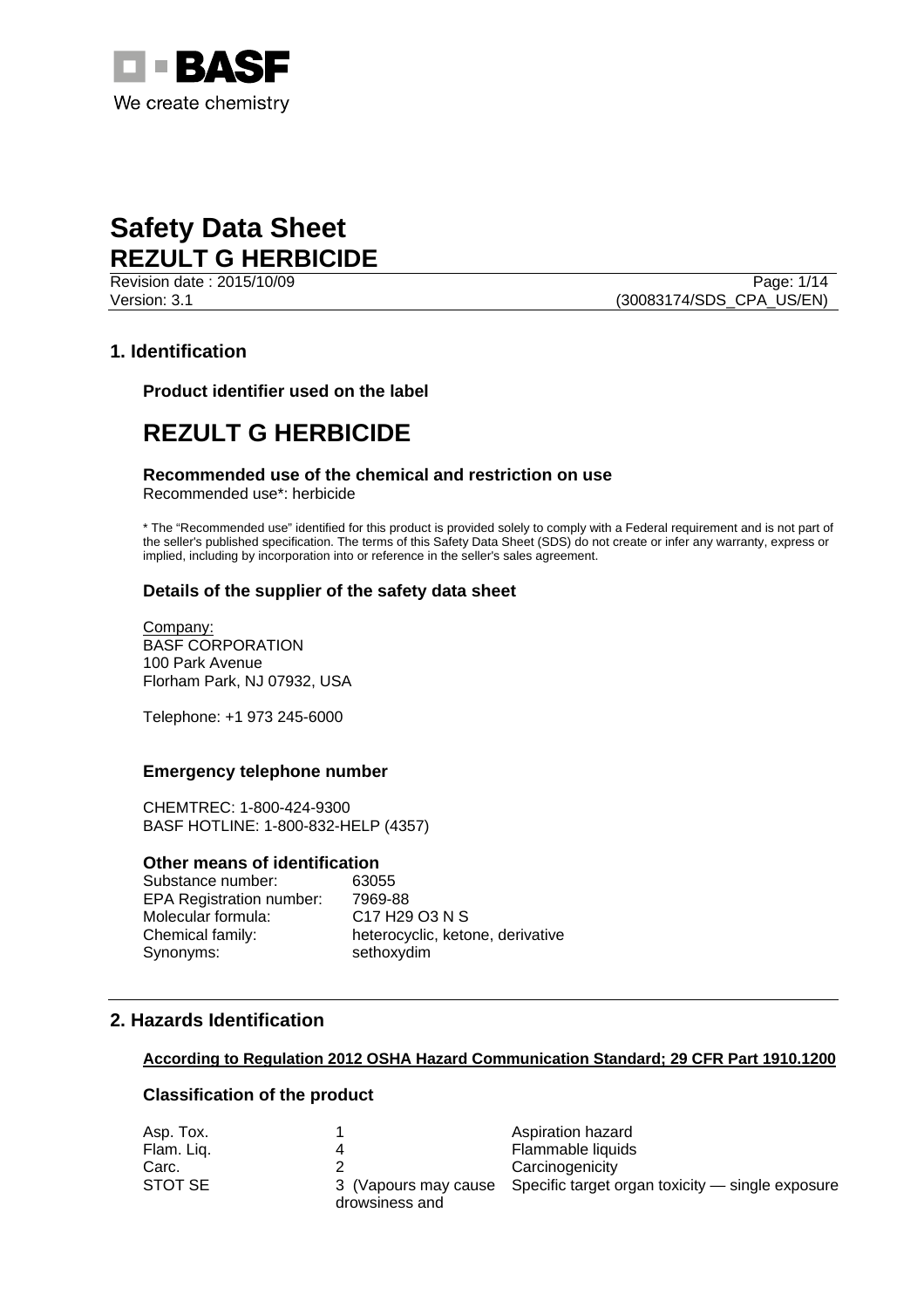| Revision date: 2015/10/09<br>Version: 3.1 |                                   | Page: 2/14<br>(30083174/SDS_CPA_US/EN)                                   |
|-------------------------------------------|-----------------------------------|--------------------------------------------------------------------------|
|                                           | dizziness.)                       |                                                                          |
| <b>Aquatic Acute</b>                      | 2                                 | Hazardous to the aquatic environment - acute                             |
| <b>Aquatic Chronic</b>                    | $\overline{2}$                    | Hazardous to the aquatic environment - chronic                           |
| <b>Label elements</b>                     |                                   |                                                                          |
| Pictogram:                                |                                   |                                                                          |
|                                           |                                   |                                                                          |
| Signal Word:<br>Danger                    |                                   |                                                                          |
| <b>Hazard Statement:</b>                  |                                   |                                                                          |
| H <sub>227</sub>                          | Combustible liquid.               |                                                                          |
| H304                                      |                                   | May be fatal if swallowed and enters airways.                            |
| H351                                      | Suspected of causing cancer.      |                                                                          |
| H401                                      | Toxic to aquatic life.            |                                                                          |
| H411                                      |                                   | Toxic to aquatic life with long lasting effects.                         |
| Precautionary Statements (Prevention):    |                                   |                                                                          |
| P280                                      |                                   | Wear protective gloves/protective clothing/eye protection/face           |
|                                           | protection.                       |                                                                          |
| P <sub>201</sub>                          |                                   | Obtain special instructions before use.                                  |
| P273                                      | Avoid release to the environment. |                                                                          |
| P271                                      |                                   | Use only outdoors or in a well-ventilated area.                          |
| P210                                      |                                   | Keep away from heat, hot surfaces, sparks, open flames and other         |
|                                           | ignition sources. No smoking.     |                                                                          |
| P261                                      |                                   | Avoid breathing dust/fume/gas/mist/vapours/spray.                        |
| P <sub>202</sub>                          | understood.                       | Do not handle until all safety precautions have been read and            |
| Precautionary Statements (Response):      |                                   |                                                                          |
| P312                                      |                                   | Call a POISON CENTER or doctor/physician if you feel unwell.             |
| P301 + P310                               |                                   | IF SWALLOWED: Immediately call a POISON CENTER or                        |
|                                           | doctor/physician.                 |                                                                          |
| $P308 + P311$                             |                                   | IF exposed or concerned: Call a POISON CENTER or doctor/physician.       |
| P304 + P340                               |                                   | IF INHALED: Remove person to fresh air and keep comfortable for          |
|                                           | breathing.                        |                                                                          |
| P391                                      | Collect spillage.                 |                                                                          |
| P331                                      | Do NOT induce vomiting.           |                                                                          |
| P370 + P378                               | extinction.                       | In case of fire: Use water spray, dry powder, foam or carbon dioxide for |
| Precautionary Statements (Storage):       |                                   |                                                                          |
| P233                                      | Keep container tightly closed.    |                                                                          |
| P403 + P235                               |                                   | Store in a well-ventilated place. Keep cool.                             |
| P405                                      | Store locked up.                  |                                                                          |
| Precautionary Statements (Disposal):      |                                   |                                                                          |
| P501                                      |                                   | Dispose of contents/container to hazardous or special waste collection   |
|                                           | point.                            |                                                                          |

## **Hazards not otherwise classified**

Labeling of special preparations (GHS):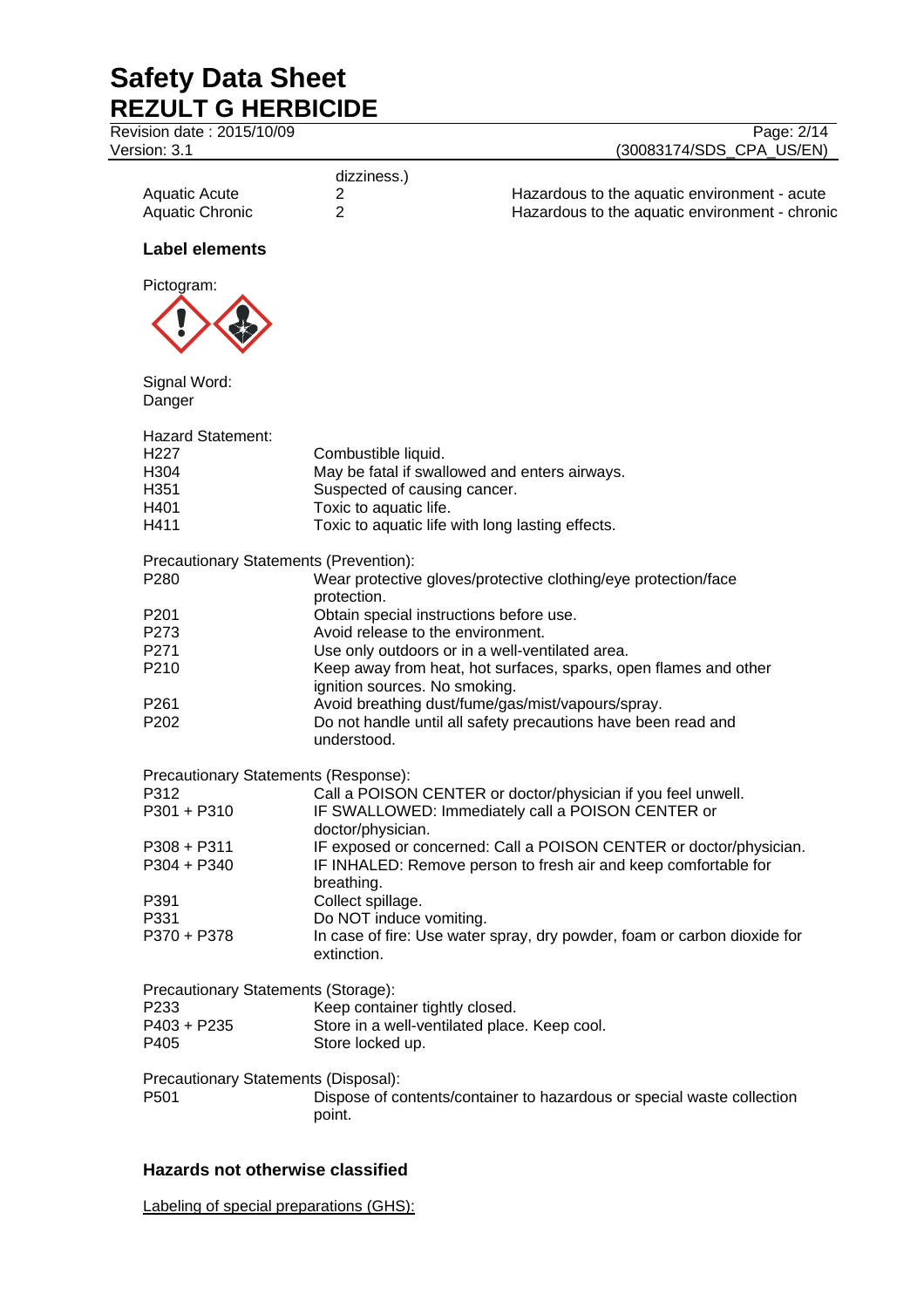Revision date : 2015/10/09 Page: 3/14

Version: 3.1 (30083174/SDS\_CPA\_US/EN)

The following percentage of the mixture consists of components(s) with unknown hazards regarding the acute toxicity: 3 % dermal

The following percentage of the mixture consists of components(s) with unknown hazards regarding the acute toxicity: 3 % oral

The following percentage of the mixture consists of components(s) with unknown hazards regarding the acute toxicity: 66 - 71 % Inhalation - vapour

The following percentage of the mixture consists of components(s) with unknown hazards regarding the acute toxicity: 66 - 71 % Inhalation - mist

## **According to Regulation 1994 OSHA Hazard Communication Standard; 29 CFR Part 1910.1200**

## **Emergency overview**

CAUTION: HARMFUL IF SWALLOWED. HARMFUL IF ABSORBED THROUGH SKIN. KEEP OUT OF REACH OF CHILDREN. KEEP OUT OF REACH OF DOMESTIC ANIMALS. CAUSES EYE INJURY. Avoid contact with the skin, eyes and clothing.

## **3. Composition / Information on Ingredients**

## **According to Regulation 2012 OSHA Hazard Communication Standard; 29 CFR Part 1910.1200**

| <b>CAS Number</b> | Weight % | <b>Chemical name</b> |
|-------------------|----------|----------------------|
| 74051-80-2        | 13.0%    | Sethoxydim           |
| 91-20-3           | $1.2\%$  | naphthalene          |

## **According to Regulation 1994 OSHA Hazard Communication Standard; 29 CFR Part 1910.1200**

| <b>CAS Number</b> | Weight %  | <b>Chemical name</b>    |
|-------------------|-----------|-------------------------|
| 74051-80-2        | $13.0 \%$ | Sethoxydim              |
| $91 - 20 - 3$     | $1.2\%$   | naphthalene             |
|                   | 85.8%     | Proprietary ingredients |

## **4. First-Aid Measures**

## **Description of first aid measures**

### **General advice:**

First aid providers should wear personal protective equipment to prevent exposure. Remove contaminated clothing. Move person to fresh air. If person is not breathing, call 911 or ambulance, then give artificial respiration, preferably mouth-to-mouth if possible. Call a poison control center or physician for treatment advice. Have the product container or label with you when calling a poison control center or doctor or going for treatment.

First aid personnel should pay attention to their own safety. If the patient is likely to become unconscious, place and transport in stable sideways position (recovery position). Immediately remove contaminated clothing.

### **If inhaled:**

Remove the affected individual into fresh air and keep the person calm.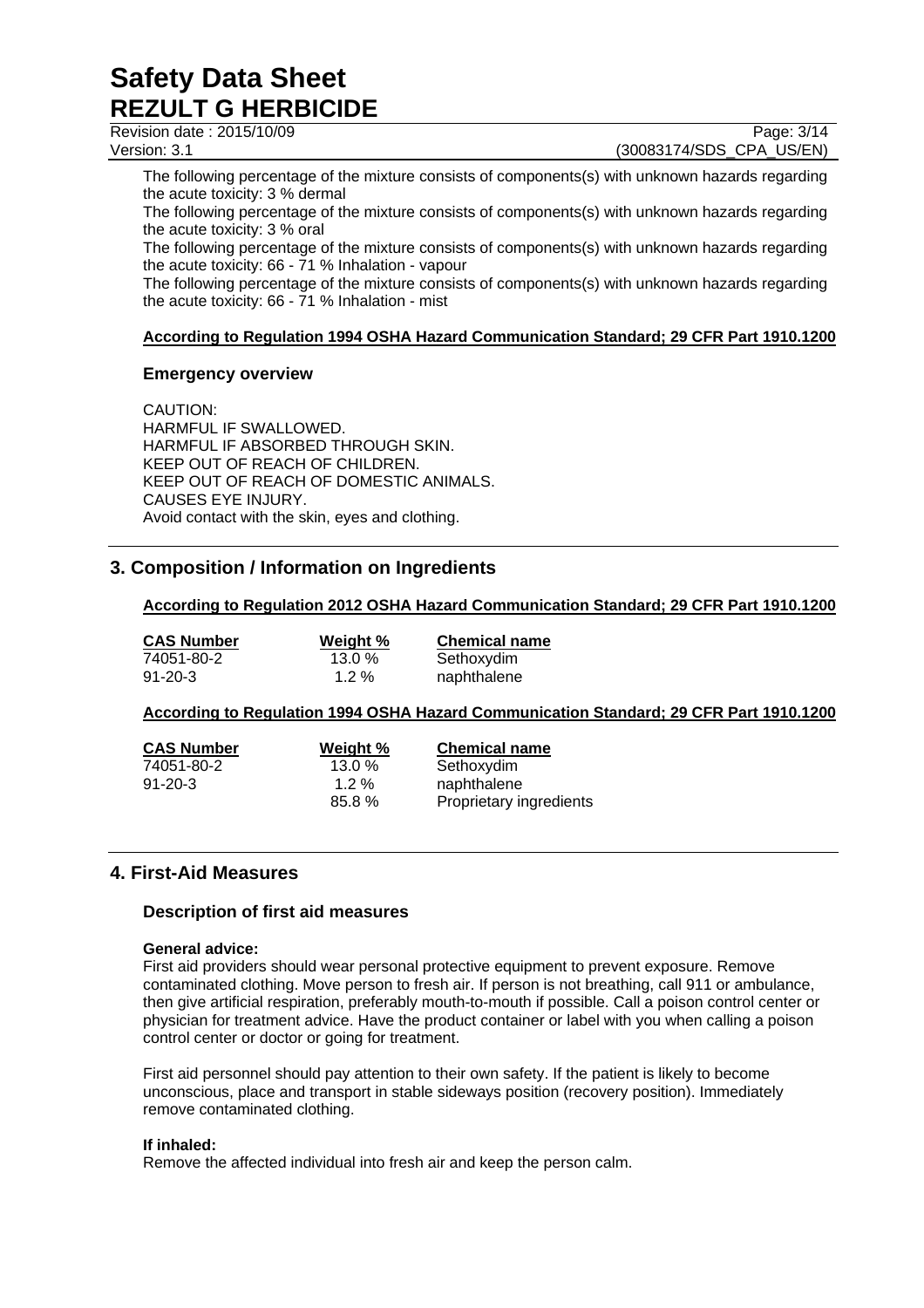Revision date : 2015/10/09 Page: 4/14

Keep patient calm, remove to fresh air, seek medical attention.

### **If on skin:**

Rinse skin immediately with plenty of water for 15 - 20 minutes.

Immediately wash thoroughly with soap and water, seek medical attention.

### **If in eyes:**

Hold eyes open and rinse slowly and gently with water for 15 to 20 minutes. Remove contact lenses, if present, after first 5 minutes, then continue rinsing.

Wash affected eyes for at least 15 minutes under running water with eyelids held open, consult an eye specialist.

### **If swallowed:**

Never induce vomiting or give anything by mouth if the victim is unconscious or having convulsions. Do not induce vomiting. Have person sip a glass of water if able to swallow.

Immediately rinse mouth and then drink 200-300 ml of water, seek medical attention. Do not induce vomiting due to aspiration hazard.

## **Most important symptoms and effects, both acute and delayed**

Symptoms: The most important known symptoms and effects are described in the labelling (see section 2) and/or in section 11., Further important symptoms and effects are so far not known. Hazards: Because of the increased risk of chemical pneumonia or pulmonary edema caused by aspiration of the hydrocarbon solvent, vomiting should be induced only under professional supervision.

## **Indication of any immediate medical attention and special treatment needed**

Note to physician

Treatment: Treat according to symptoms (decontamination, vital functions), no known specific antidote.

## **5. Fire-Fighting Measures**

## **Extinguishing media**

Suitable extinguishing media: foam, dry powder, carbon dioxide, water spray

## **Special hazards arising from the substance or mixture**

Hazards during fire-fighting: carbon monoxide, carbon dioxide, Hydrocarbons, nitrogen oxides, sulfur oxides If product is heated above decomposition temperature, toxic vapours will be released. The substances/groups of substances mentioned can be released if the product is involved in a fire.

## **Advice for fire-fighters**

Protective equipment for fire-fighting: Firefighters should be equipped with self-contained breathing apparatus and turn-out gear.

### **Further information:**

Evacuate area of all unnecessary personnel. Contain contaminated water/firefighting water. Do not allow to enter drains or waterways.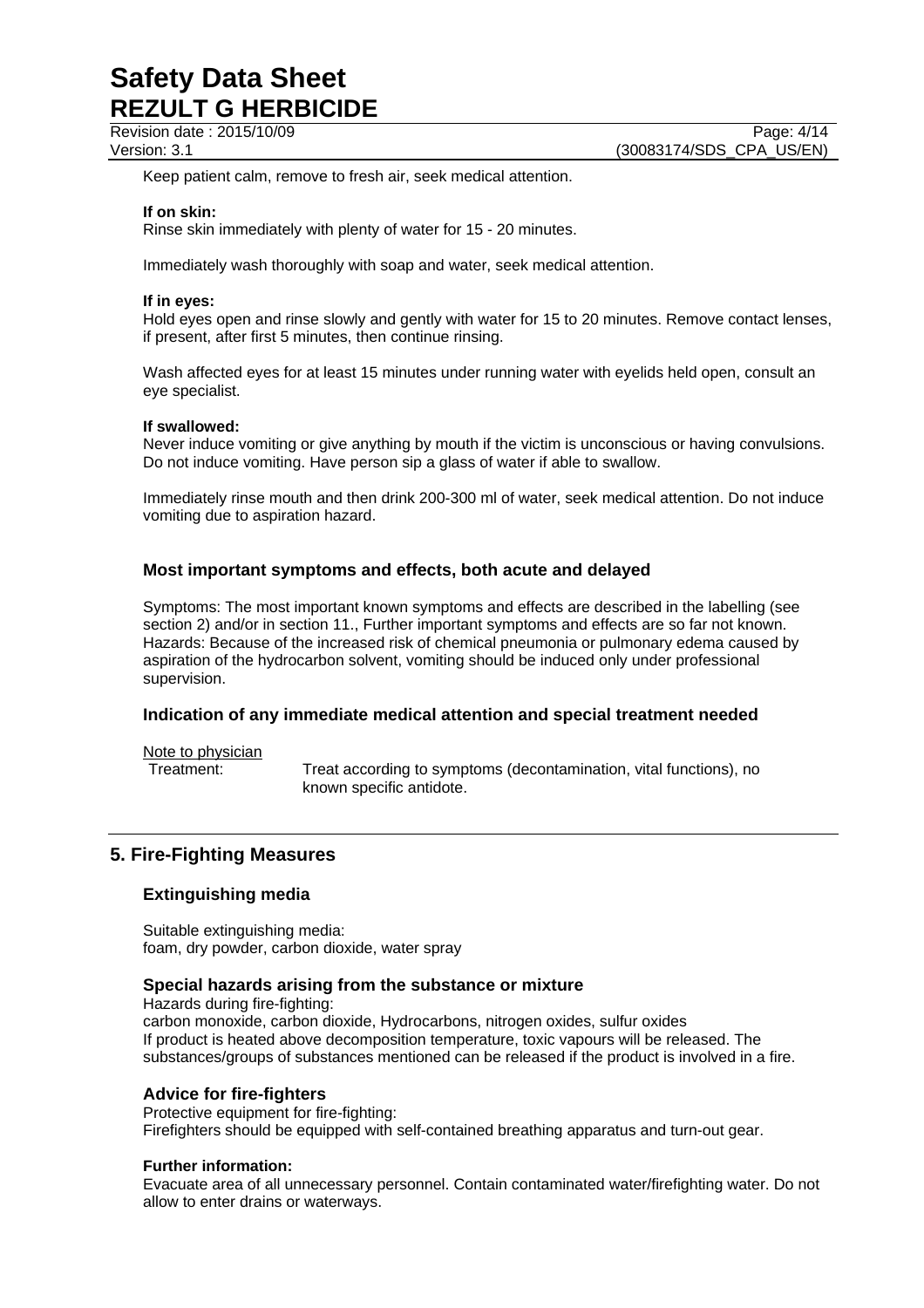Revision date : 2015/10/09 Page: 5/14

## **6. Accidental release measures**

### **Personal precautions, protective equipment and emergency procedures**

Take appropriate protective measures. Clear area. Shut off source of leak only under safe conditions. Extinguish sources of ignition nearby and downwind. Ensure adequate ventilation. Wear suitable personal protective clothing and equipment.

### **Environmental precautions**

Do not discharge into the subsoil/soil. Do not discharge into drains/surface waters/groundwater. Contain contaminated water/firefighting water.

### **Methods and material for containment and cleaning up**

Dike spillage. Pick up with suitable absorbent material. Place into suitable containers for reuse or disposal in a licensed facility. Spilled substance/product should be recovered and applied according to label rates whenever possible. If application of spilled substance/product is not possible, then spills should be contained, solidified, and placed in suitable containers for disposal. After decontamination, spill area can be washed with water. Collect wash water for approved disposal.

## **7. Handling and Storage**

### **Precautions for safe handling**

RECOMMENDATIONS ARE FOR MANUFACTURING, COMMERCIAL BLENDING, AND PACKAGING WORKERS. PESTICIDE APPLICATORS & WORKERS must refer to the Product Label and Directions for Use attached to the product for Agricultural Use Requirements in accordance with the EPA Worker Protection Standard 40 CFR part 170. Ensure adequate ventilation. Provide good ventilation of working area (local exhaust ventilation if necessary). Keep away from sources of ignition - No smoking. Keep container tightly sealed. Protect contents from the effects of light. Protect against heat. Protect from air. Handle and open container with care. Do not open until ready to use. Once container is opened, content should be used as soon as possible. Avoid aerosol formation. Avoid dust formation. Provide means for controlling leaks and spills. Do not return residues to the storage containers. Follow label warnings even after container is emptied. The substance/ product may be handled only by appropriately trained personnel. Avoid all direct contact with the substance/product. Avoid contact with the skin, eyes and clothing. Avoid inhalation of dusts/mists/vapours. Wear suitable personal protective clothing and equipment.

### Protection against fire and explosion:

The relevant fire protection measures should be noted. Fire extinguishers should be kept handy. Avoid all sources of ignition: heat, sparks, open flame. Sources of ignition should be kept well clear. Avoid extreme heat. Keep away from oxidizable substances. Electrical equipment should conform to national electric code. Ground all transfer equipment properly to prevent electrostatic discharge. Electrostatic discharge may cause ignition.

## **Conditions for safe storage, including any incompatibilities**

Segregate from incompatible substances. Segregate from foods and animal feeds. Segregate from textiles and similar materials.

Further information on storage conditions: Keep only in the original container in a cool, dry, wellventilated place away from ignition sources, heat or flame. Protect containers from physical damage. Protect against contamination. The authority permits and storage regulations must be observed. Protect from temperatures below: -20 °C

Changes in the properties of the product may occur if substance/product is stored below indicated temperature for extended periods of time.

Protect from temperatures above: 40 °C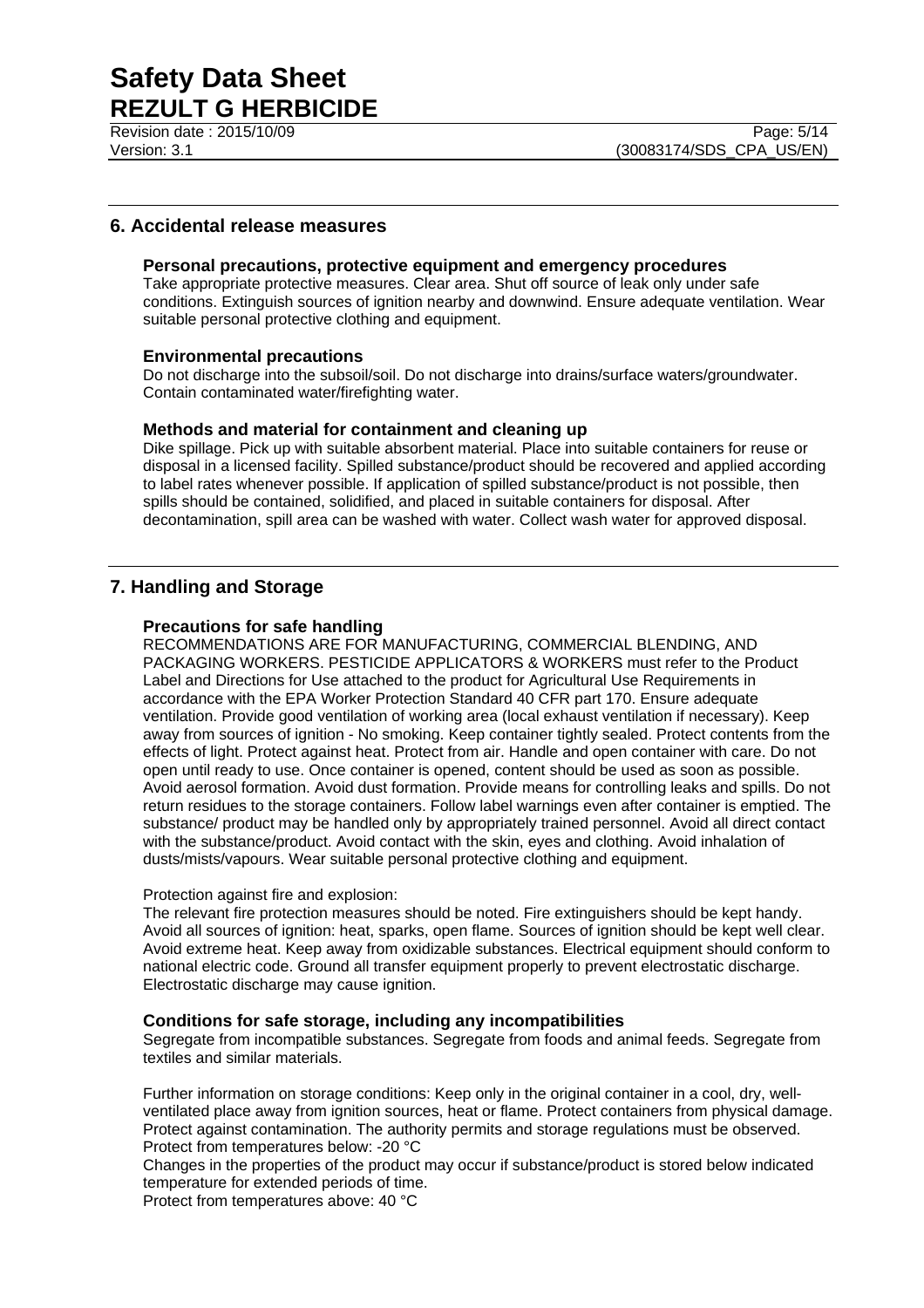Revision date : 2015/10/09 Page: 6/14

Version: 3.1 (30083174/SDS\_CPA\_US/EN)

Changes in the properties of the product may occur if substance/product is stored above indicated temperature for extended periods of time.

## **8. Exposure Controls/Personal Protection**

**Users of a pesticidal product should refer to the product label for personal protective equipment requirements.** 

### **Components with occupational exposure limits**

solvent naphtha OSHA PEL PEL 100 ppm 400 mg/m3 ; TWA value 100 ppm 400 mg/m3 ;

## **Advice on system design:**

Whenever possible, engineering controls should be used to minimize the need for personal protective equipment.

### **Personal protective equipment**

### **RECOMMENDATIONS FOR MANUFACTURING, COMMERCIAL BLENDING, AND PACKAGING WORKERS:**

### **Respiratory protection:**

Wear respiratory protection if ventilation is inadequate. Wear a NIOSH-certified (or equivalent) TC23C Chemical/Mechanical type filter system to remove a combination of particles, gas and vapours. For situations where the airborne concentrations may exceed the level for which an air purifying respirator is effective, or where the levels are unknown or Immediately Dangerous to Life or Health (IDLH), use NIOSH-certified full facepiece pressure demand self-contained breathing apparatus (SCBA) or a full facepiece pressure demand supplied-air respirator (SAR) with escape provisions.

### **Hand protection:**

Chemical resistant protective gloves, Protective glove selection must be based on the user's assessment of the workplace hazards.

### **Eye protection:**

Safety glasses with side-shields. Tightly fitting safety goggles (chemical goggles). Wear face shield if splashing hazard exists.

### **Body protection:**

Body protection must be chosen depending on activity and possible exposure, e.g. head protection, apron, protective boots, chemical-protection suit.

### **General safety and hygiene measures:**

Wear long sleeved work shirt and long work pants in addition to other stated personal protective equipment. Work place should be equipped with a shower and an eye wash. Handle in accordance with good industrial hygiene and safety practice. Personal protective equipment should be decontaminated prior to reuse. Gloves must be inspected regularly and prior to each use. Replace if necessary (e.g. pinhole leaks). Take off immediately all contaminated clothing. Store work clothing separately. Hands and/or face should be washed before breaks and at the end of the shift. No eating, drinking, smoking or tobacco use at the place of work. Keep away from food, drink and animal feeding stuffs.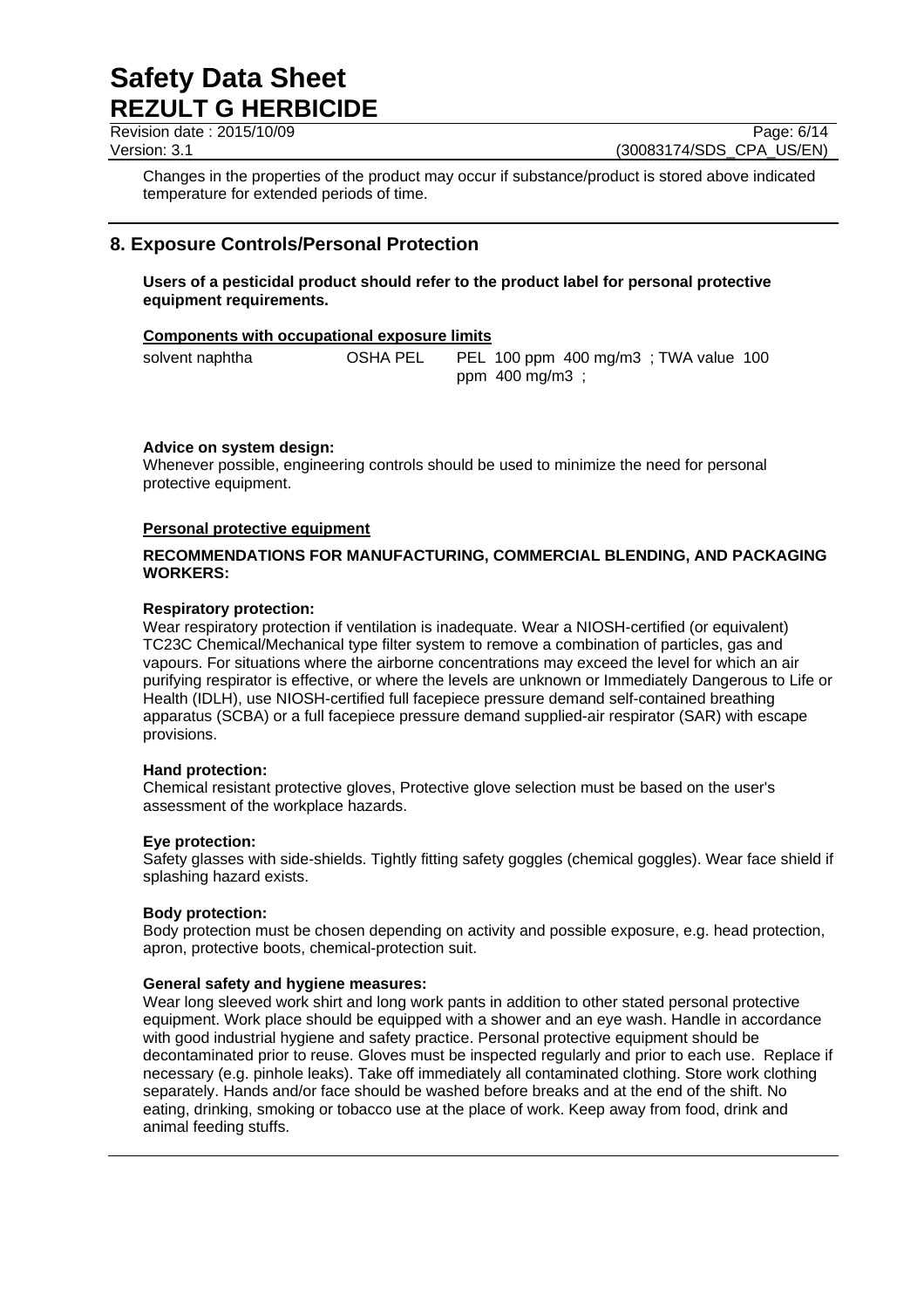Revision date : 2015/10/09 Page: 7/14

## **9. Physical and Chemical Properties**

| Form:<br>Odour:<br>Odour threshold:<br>Colour:<br>pH value:                    | liquid<br>moderate odour, aromatic<br>Not determined due to potential health hazard by inhalation.<br>straw yellow, clear<br>approx. $2 - 4$<br>(20 °C)                                                                                        |                             |
|--------------------------------------------------------------------------------|------------------------------------------------------------------------------------------------------------------------------------------------------------------------------------------------------------------------------------------------|-----------------------------|
| Melting point:                                                                 | approx. - 16 °C<br>Information applies to the solvent.                                                                                                                                                                                         |                             |
| Boiling range:                                                                 | approx. 344 - 354 °C<br>Information applies to the solvent.                                                                                                                                                                                    |                             |
| Flash point:                                                                   | 74 °C                                                                                                                                                                                                                                          | (ASTM D3278,<br>closed cup) |
|                                                                                | 165 °F                                                                                                                                                                                                                                         | (ASTM D3278,<br>closed cup) |
| Flammability:<br>Lower explosion limit:                                        | not applicable<br>As a result of our experience with this<br>product and our knowledge of its<br>composition we do not expect any<br>hazard as long as the product is used<br>appropriately and in accordance with                             |                             |
| Upper explosion limit:                                                         | the intended use.<br>As a result of our experience with this<br>product and our knowledge of its<br>composition we do not expect any<br>hazard as long as the product is used<br>appropriately and in accordance with<br>the intended use.     |                             |
| Autoignition:                                                                  | approx. 256 - 266 °C<br>Information applies to the solvent.                                                                                                                                                                                    |                             |
| Vapour pressure:<br>Density:                                                   | negligible<br>approx. 0.91 g/cm3<br>(20 °C)<br>approx. 7.5943 Lb/USg<br>(68 °F)                                                                                                                                                                |                             |
| Vapour density:<br>Thermal decomposition:                                      | not applicable<br>carbon monoxide, carbon dioxide, Sulphur dioxide, nitrogen<br>dioxide, nitrogen oxide, Hydrocarbons<br>Stable at ambient temperature. If product is heated above<br>decomposition temperature toxic vapours may be released. |                             |
| Viscosity, dynamic:                                                            | approx. 8 mPa.s<br>(20 °C)                                                                                                                                                                                                                     |                             |
| Solubility in water:<br>Molar mass:<br>Evaporation rate:<br>Other Information: | emulsifiable<br>327.5 g/mol<br>not applicable<br>The product has not been tested. The statement has been<br>derived from substances/products of a similar structure or<br>composition.                                                         |                             |

## **10. Stability and Reactivity**

### **Reactivity**

No hazardous reactions if stored and handled as prescribed/indicated.

Corrosion to metals: Corrosive effects to metal are not anticipated.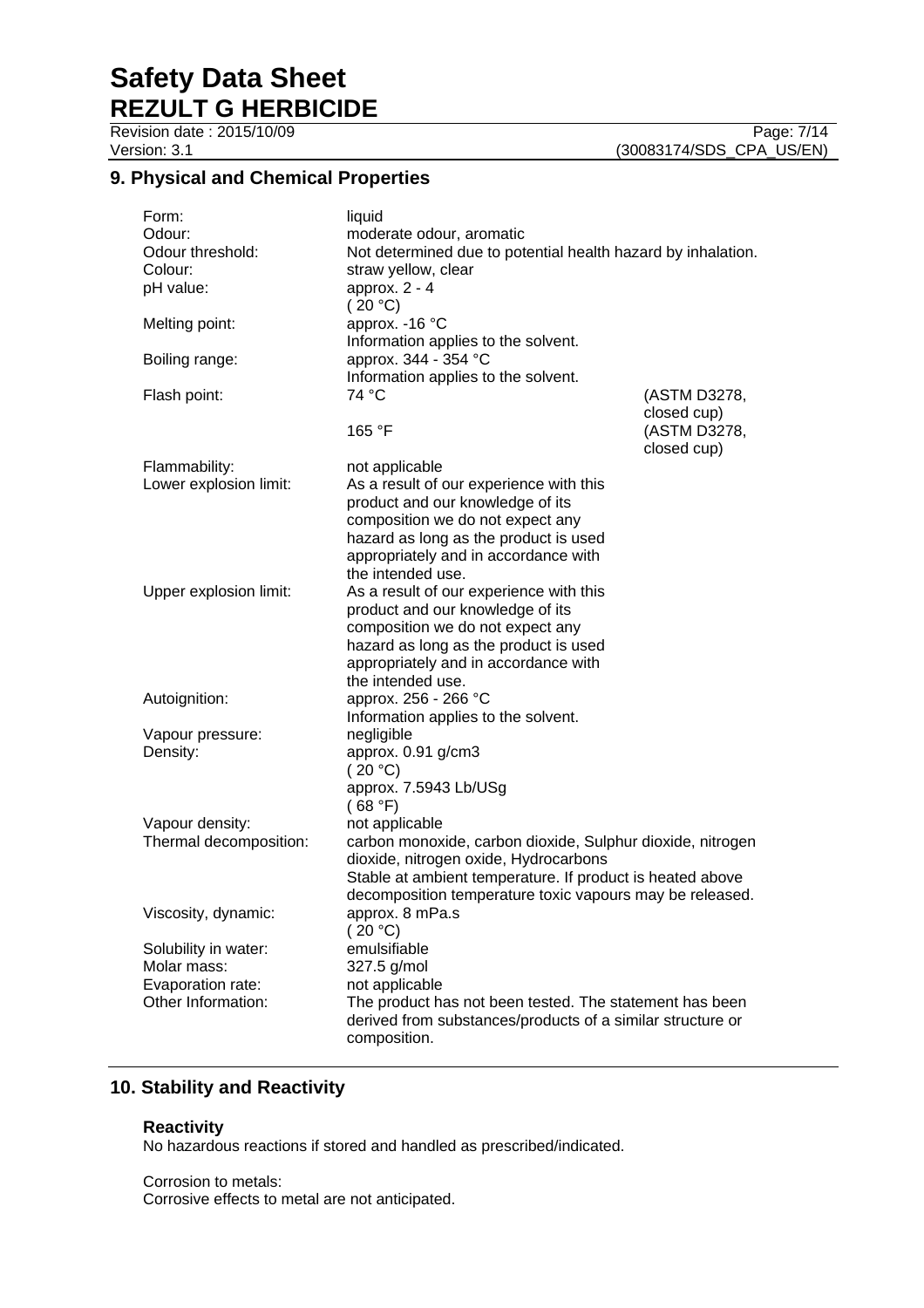Revision date : 2015/10/09

Oxidizing properties:

Based on its structural properties the product is not classified as oxidizing.

## **Chemical stability**

The product is stable if stored and handled as prescribed/indicated.

## **Possibility of hazardous reactions**

The product is chemically stable. Hazardous polymerization will not occur. No hazardous reactions if stored and handled as prescribed/indicated.

### **Conditions to avoid**

## **Incompatible materials**

oxidizing agents

### **Hazardous decomposition products**

Decomposition products: No hazardous decomposition products if stored and handled as prescribed/indicated.

#### Thermal decomposition:

Possible thermal decomposition products:

carbon monoxide, carbon dioxide, Sulphur dioxide, nitrogen dioxide, nitrogen oxide, Hydrocarbons Stable at ambient temperature. If product is heated above decomposition temperature toxic vapours may be released.

## **11. Toxicological information**

### **Primary routes of exposure**

Routes of entry for solids and liquids are ingestion and inhalation, but may include eye or skin contact. Routes of entry for gases include inhalation and eye contact. Skin contact may be a route of entry for liquefied gases.

### **Acute Toxicity/Effects**

Acute toxicity

Assessment of acute toxicity: Slightly toxic after single ingestion. Slightly toxic after short-term skin contact. Relatively nontoxic after short-term inhalation.

Oral

Type of value: LD50 Species: rat (male/female) Value: > 2,200 mg/kg (OECD Guideline 401) Test conducted with a similar formulation. No mortality was observed.

Inhalation Type of value: LC50 Species: rat (male/female) Value: > 5.0 mg/l (OECD Guideline 403) Exposure time: 4 h An aerosol was tested. No mortality was observed.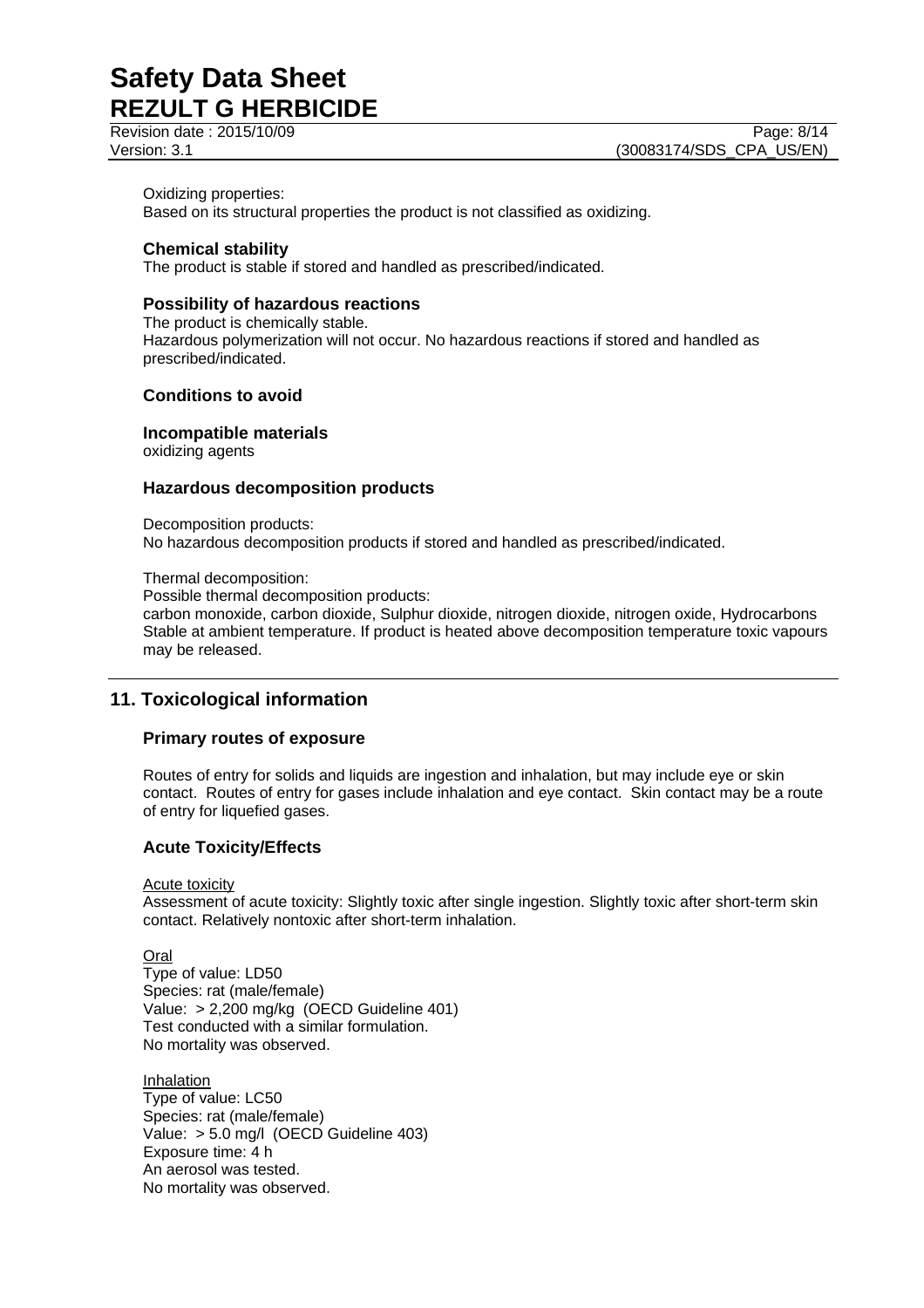Revision date : 2015/10/09 Page: 9/14

Dermal

Version: 3.1 (30083174/SDS\_CPA\_US/EN)

Type of value: LD50 Species: rat (male/female) Value: > 2,000 mg/kg (OECD Guideline 402) Test conducted with a similar formulation. No mortality was observed.

Irritation / corrosion

Assessment of irritating effects: May cause moderate but temporary irritation to the eyes. May cause slight irritation to the skin.

Skin Species: rabbit Result: non-irritant Method: OECD Guideline 404 Test conducted with a similar formulation.

Eye Species: rabbit Result: moderately irritating

**Sensitization** Assessment of sensitization: Skin sensitizing effects were not observed in animal studies.

Skin sensitization test Species: guinea pig Result: Skin sensitizing effects were not observed in animal studies.

## **Chronic Toxicity/Effects**

Repeated dose toxicity

Assessment of repeated dose toxicity: The product has not been tested. The statement has been derived from the properties of the individual components.

### *Information on: naphthalene*

*Assessment of repeated dose toxicity: Repeated oral uptake of the substance did not cause substance-related effects. The substance may cause damage to the olfactory epithelium after repeated inhalation. Repeated dermal uptake of the substance did not cause substance-related effects.* 

----------------------------------

### Genetic toxicity

Assessment of mutagenicity: The product has not been tested. The statement has been derived from the properties of the individual components. Mutagenicity tests revealed no genotoxic potential.

### **Carcinogenicity**

Assessment of carcinogenicity: The product has not been tested. The statement has been derived from the properties of the individual components.

### *Information on: sethoxydim*

*Assessment of carcinogenicity: In long-term studies in rats and mice in which the substance was given by feed, a carcinogenic effect was not observed.*  ----------------------------------

Reproductive toxicity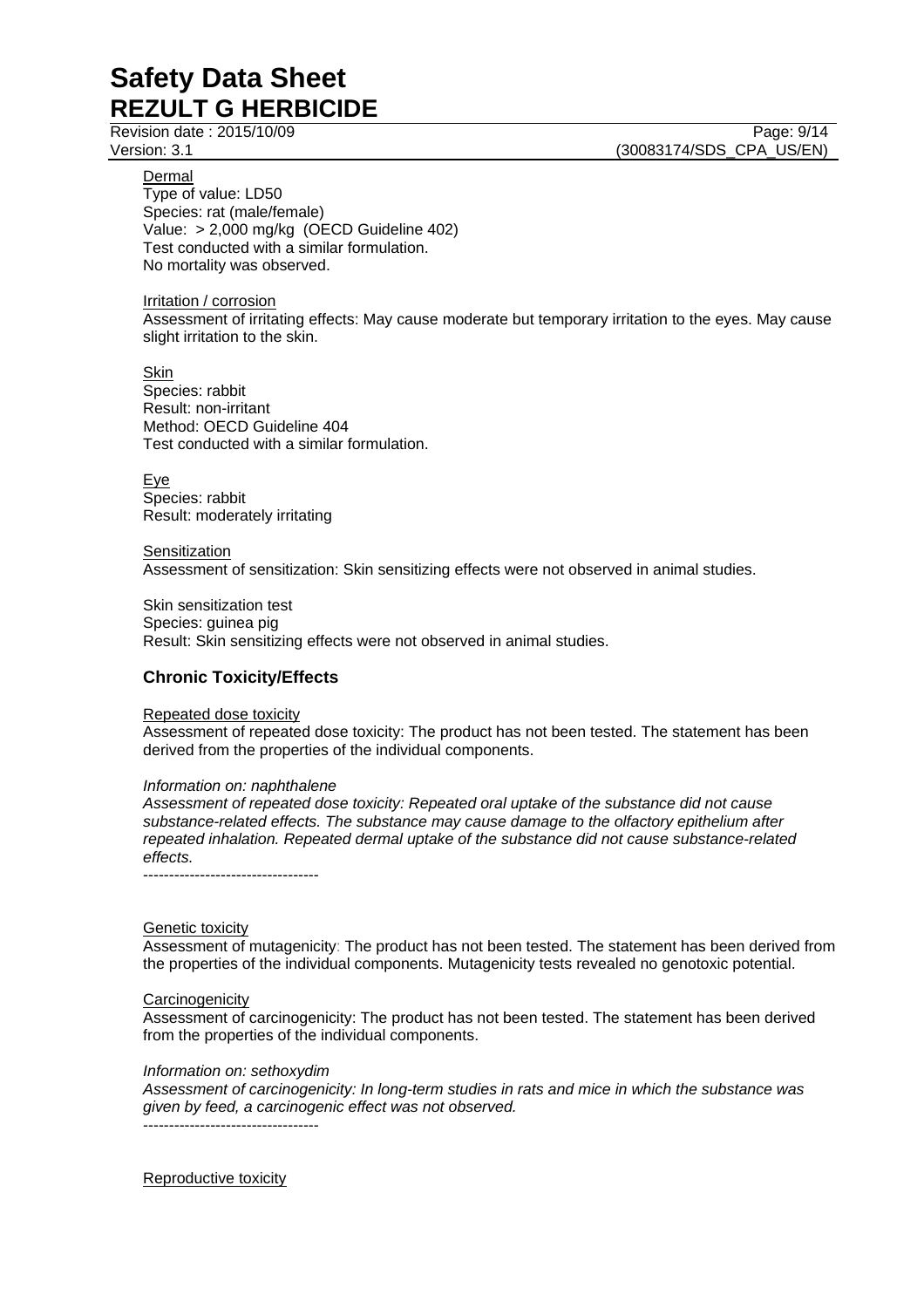Revision date : 2015/10/09 Page: 10/14

Version: 3.1 (30083174/SDS\_CPA\_US/EN)

Assessment of reproduction toxicity: The product has not been tested. The statement has been derived from the properties of the individual components. The results of animal studies gave no indication of a fertility impairing effect.

### **Teratogenicity**

Assessment of teratogenicity: The product has not been tested. The statement has been derived from the properties of the individual components.

## *Information on: sethoxydim*

*Assessment of teratogenicity: Causes developmental effects in animals at high, maternally toxic doses.* 

----------------------------------

Other Information Misuse can be harmful to health.

## **Symptoms of Exposure**

The most important known symptoms and effects are described in the labelling (see section 2) and/or in section 11., Further important symptoms and effects are so far not known.

### Medical conditions aggravated by overexposure

Individuals with pre-existing diseases of the respiratory system, skin or eyes may have increased susceptibility to excessive exposures.

## **12. Ecological Information**

## **Toxicity**

Aquatic toxicity Assessment of aquatic toxicity: There is a high probability that the product is not acutely harmful to fish. Acutely harmful for aquatic invertebrates. Very toxic (acute effect) to aquatic plants.

## Toxicity to fish

*Information on: sethoxydim LC50 (96 h) 3.5 mg/l, Cyprinodon variegatus*  ----------------------------------

### Aquatic invertebrates

*Information on: sethoxydim EC50 (96 h) 0.8 mg/l, Mysidopsis bahia*  ----------------------------------

## Aquatic plants

*Information on: sethoxydim No observed effect concentration (21 d) 0.1 mg/l (growth rate), aquatic plant (static) EC50 (21 d) 0.3 mg/l (growth rate), aquatic plant (static)*  ----------------------------------

Assessment of terrestrial toxicity With high probability not acutely harmful to terrestrial organisms.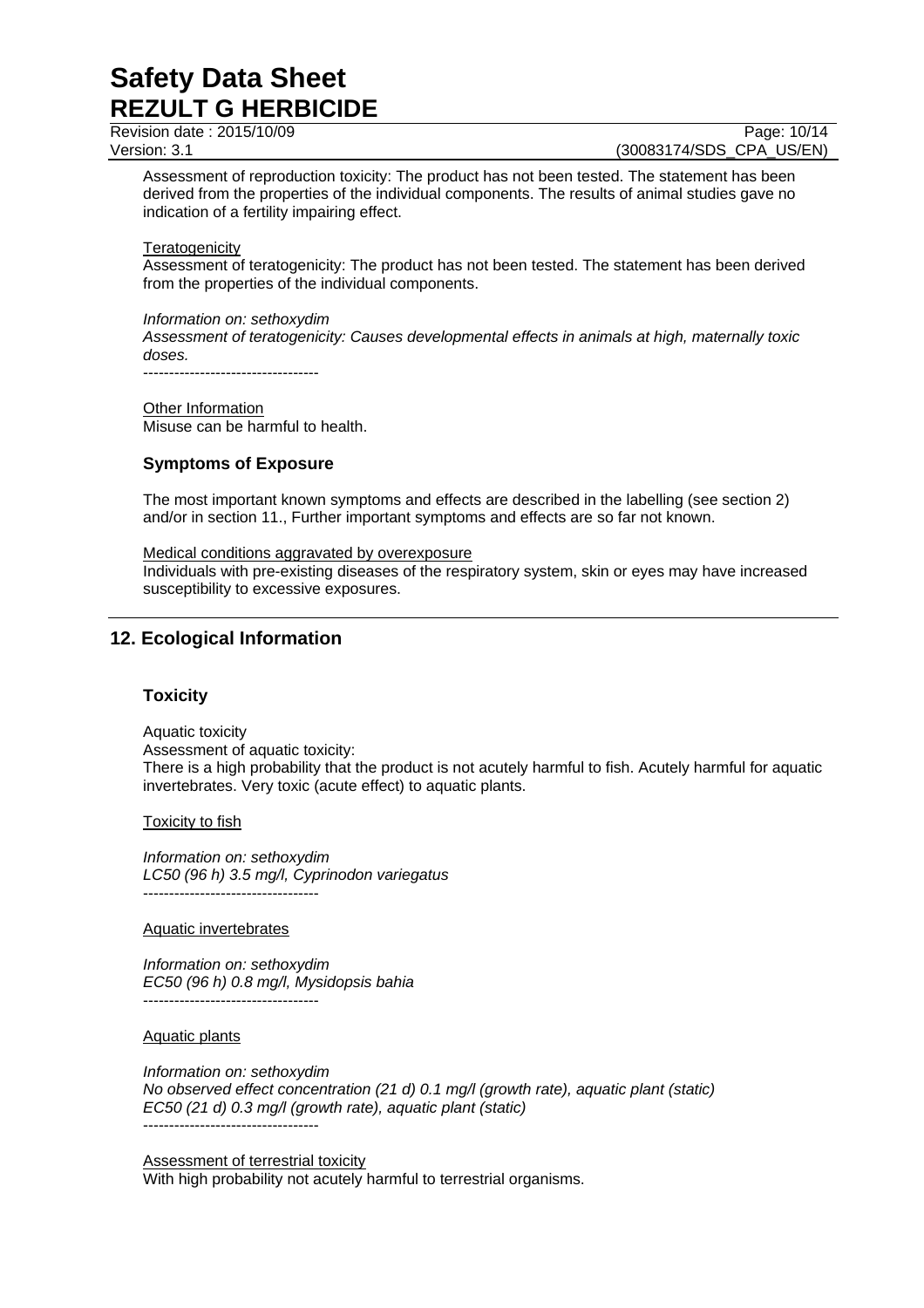Revision date : 2015/10/09 Page: 11/14 Version: 3.1 (30083174/SDS\_CPA\_US/EN)

### Other terrestrial non-mammals

*Information on: sethoxydim LD50 > 10 ug/bee, Apis mellifera LC50, Anas platyrhynchos*  ----------------------------------

## **Persistence and degradability**

Assessment biodegradation and elimination (H2O) The product has not been tested. The statement has been derived from the properties of the individual components.

Assessment biodegradation and elimination (H2O)

*Information on: sethoxydim* 

*According to OECD criteria the product is not readily biodegradable but inherently biodegradable.*  ----------------------------------

## **Bioaccumulative potential**

### Assessment bioaccumulation potential

The product has not been tested. The statement has been derived from the properties of the individual components.

## **Mobility in soil**

Assessment transport between environmental compartments The product has not been tested. The statement has been derived from the properties of the individual components.

### *Information on: sethoxydim*

*Adsorption to solid soil phase is not expected.*

 $-$ 

## **Additional information**

Other ecotoxicological advice:

The ecological data given are those of the active ingredient. Do not release untreated into natural waters.

## **13. Disposal considerations**

## **Waste disposal of substance:**

Pesticide wastes are regulated. Improper disposal of excess pesticide, spray mix or rinsate is a violation of federal law. If pesticide wastes cannot be disposed of according to label instructions, contact the State Pesticide or Environmental Control Agency or the Hazardous Waste representative at the nearest EPA Regional Office for guidance.

## **Container disposal:**

Rinse thoroughly at least three times (triple rinse) in accordance with EPA recommendations. Consult state or local disposal authorities for approved alternative procedures such as container recycling. Recommend crushing, puncturing or other means to prevent unauthorized use of used containers.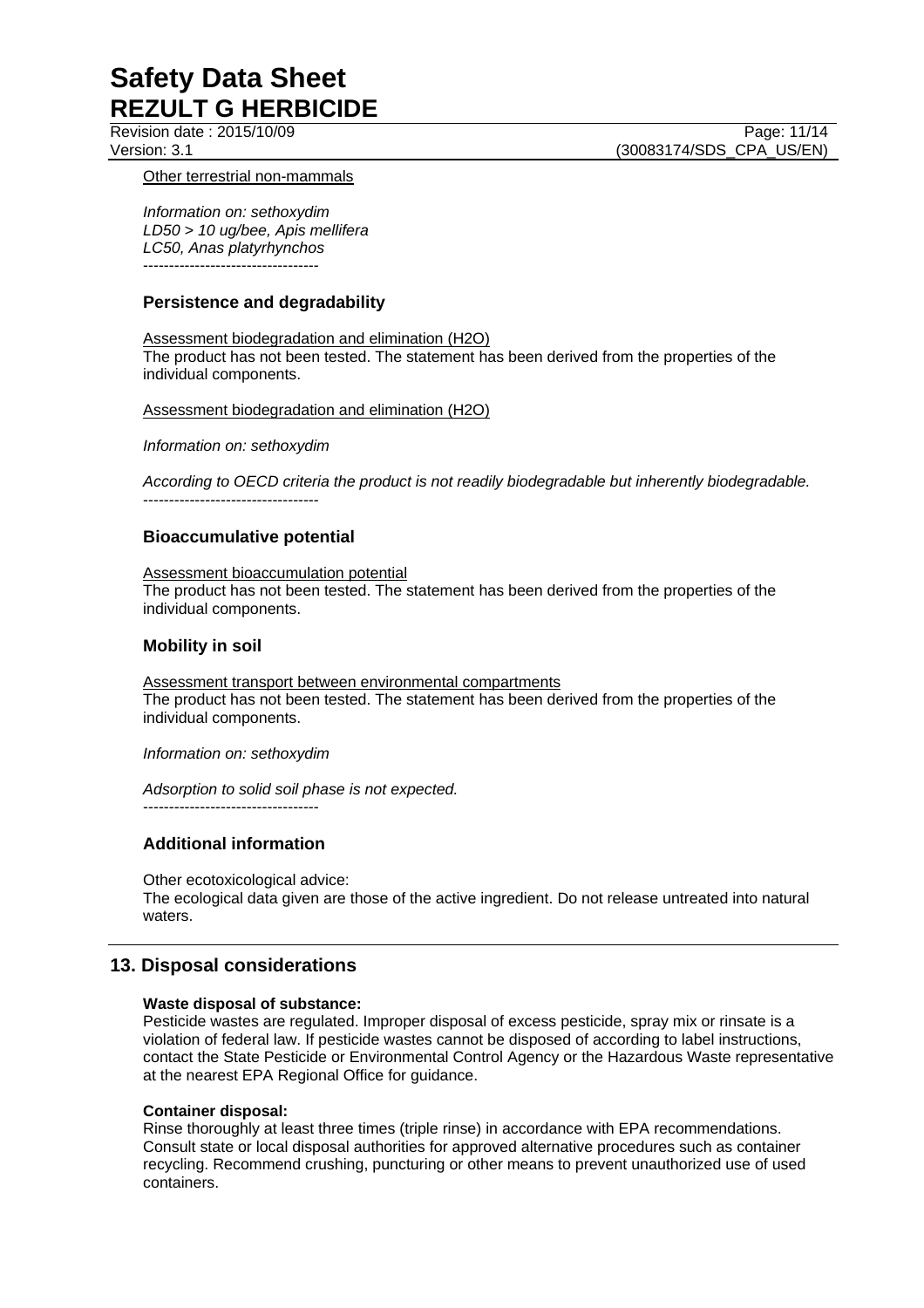**RCRA:**

This product is not regulated by RCRA.

## **14. Transport Information**

**Land transport**  USDOT

Not classified as a dangerous good under transport regulations

| Sea transport<br>IMDG                                                                                        |                                                                                                                                              |
|--------------------------------------------------------------------------------------------------------------|----------------------------------------------------------------------------------------------------------------------------------------------|
| Hazard class:<br>Packing group:<br>ID number:<br>Hazard label:<br>Marine pollutant:<br>Proper shipping name: | 9<br>Ш<br><b>UN 3082</b><br>9, EHSM<br>YES.<br>ENVIRONMENTALLY HAZARDOUS SUBSTANCE, LIQUID,<br>N.O.S. (contains SOLVENT NAPHTHA, SETHOXYDIM) |
| Air transport<br><b>IATA/ICAO</b>                                                                            |                                                                                                                                              |
| Hazard class:<br>Packing group:<br>ID number:<br>Hazard label:<br>Proper shipping name:                      | 9<br>Ш<br><b>UN 3082</b><br>9, EHSM<br>ENVIRONMENTALLY HAZARDOUS SUBSTANCE, LIQUID,<br>N.O.S. (contains SOLVENT NAPHTHA, SETHOXYDIM)         |

### **Further information**

DOT: Combustible liquid, only regulated in receptacles exceeding 119 gallons; not shipped as dangerous goods in receptacles less than 120 gallons.

## **15. Regulatory Information**

### **Federal Regulations**

**Registration status:**  TSCA, US released / exempt

Chemical TSCA, US blocked / not listed

### **EPCRA 311/312 (Hazard categories):** Acute; Chronic; Fire

**EPCRA 313:** 

**CAS Number Chemical name** 91-20-3 naphthalene<br>74051-80-2 Sethoxydim

Sethoxydim

**CERCLA RQ CAS Number Chemical name** 100 LBS 91-20-3 naphthalene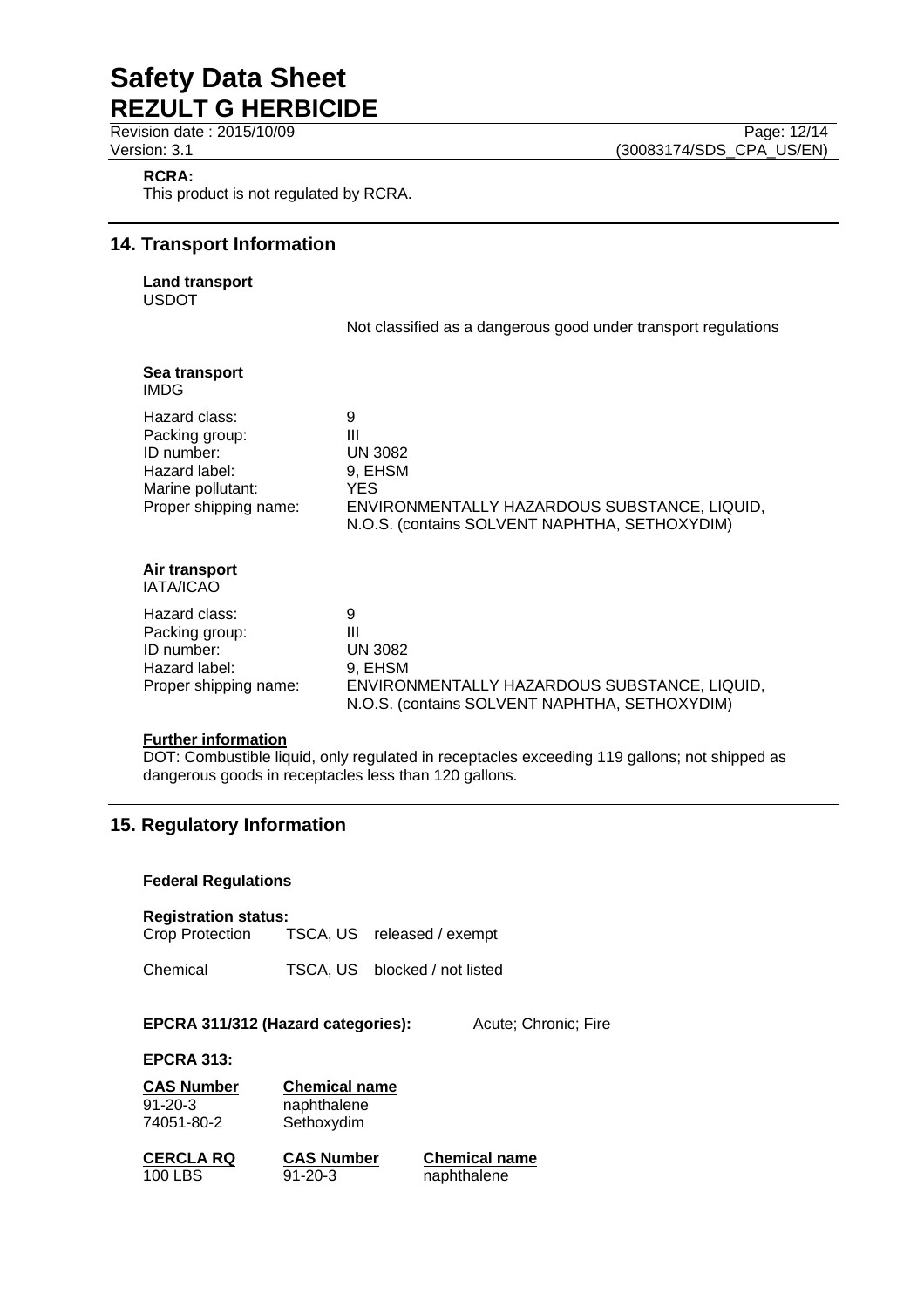Revision date : 2015/10/09 Page: 13/14

Version: 3.1 (30083174/SDS\_CPA\_US/EN)

## **State regulations**

PA 91-20-3 naphthalene

**State RTK CAS Number Chemical name** 

#### **CA Prop. 65:**

WARNING: THIS PRODUCT CONTAINS A CHEMICAL(S) KNOWN TO THE STATE OF CALIFORNIA TO CAUSE CANCER AND BIRTH DEFECTS OR OTHER REPRODUCTIVE HARM.

### **Labeling requirements under FIFRA**

This chemical is a pesticide product registered by the Environmental Protection Agency and is subject to certain labeling requirements under federal pesticide law. These requirements differ from the classification criteria and hazard information required for safety data sheets, and workplace labels of non-pesticide chemicals. Following is the hazard information as required on the pesticide label.

#### CAUTION: HARMFUL IF SWALLOWED. HARMFUL IF ABSORBED THROUGH SKIN. KEEP OUT OF REACH OF CHILDREN. KEEP OUT OF REACH OF DOMESTIC ANIMALS. Causes eye irritation. Avoid contact with the skin, eyes and clothing.

## **16. Other Information**

### **SDS Prepared by:**

BASF NA Product Regulations SDS Prepared on: 2015/10/09

We support worldwide Responsible Care® initiatives. We value the health and safety of our employees, customers, suppliers and neighbors, and the protection of the environment. Our commitment to Responsible Care is integral to conducting our business and operating our facilities in a safe and environmentally responsible fashion, supporting our customers and suppliers in ensuring the safe and environmentally sound handling of our products, and minimizing the impact of our operations on society and the environment during production, storage, transport, use and disposal of our products.

IMPORTANT: WHILE THE DESCRIPTIONS, DESIGNS, DATA AND INFORMATION CONTAINED HEREIN ARE PRESENTED IN GOOD FAITH AND BELIEVED TO BE ACCURATE , IT IS PROVIDED FOR YOUR GUIDANCE ONLY. BECAUSE MANY FACTORS MAY AFFECT PROCESSING OR APPLICATION/USE, WE RECOMMEND THAT YOU MAKE TESTS TO DETERMINE THE SUITABILITY OF A PRODUCT FOR YOUR PARTICULAR PURPOSE PRIOR TO USE. NO WARRANTIES OF ANY KIND, EITHER EXPRESSED OR IMPLIED, INCLUDING WARRANTIES OF MERCHANTABILITY OR FITNESS FOR A PARTICULAR PURPOSE, ARE MADE REGARDING PRODUCTS DESCRIBED OR DESIGNS, DATA OR INFORMATION SET FORTH, OR THAT THE PRODUCTS, DESIGNS, DATA OR INFORMATION MAY BE USED WITHOUT INFRINGING THE INTELLECTUAL PROPERTY RIGHTS OF OTHERS. IN NO CASE SHALL THE DESCRIPTIONS, INFORMATION, DATA OR DESIGNS PROVIDED BE CONSIDERED A PART OF OUR TERMS AND CONDITIONS OF SALE. FURTHER, YOU EXPRESSLY UNDERSTAND AND AGREE THAT THE DESCRIPTIONS, DESIGNS, DATA, AND INFORMATION FURNISHED BY OUR COMPANY HEREUNDER ARE GIVEN GRATIS AND WE ASSUME NO